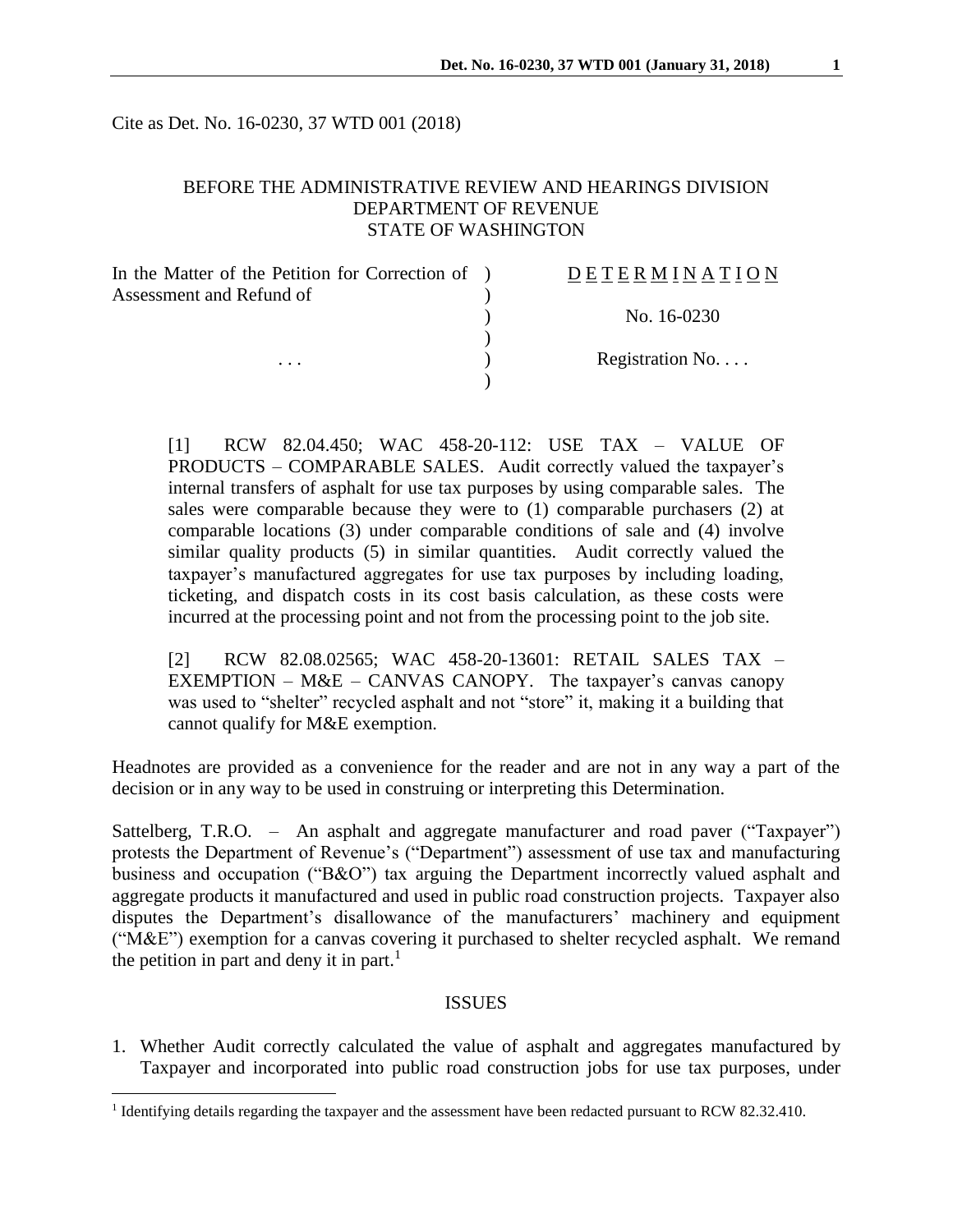RCW 82.12.020, 010(7) and WAC 458-20-178 ("Rule 178"), and manufacturing B&O tax, under RCW 82.04.240, 450 and WAC 458-10-112 ("Rule 112").

- 2. Whether Audit correctly disallowed the M&E exemption, under RCW 82.08.02565(2)(b)(iii), for a canvas covering Taxpayer purchased to shelter recycled asphalt.
- 3. Whether Audit correctly applied a 2% "inflation factor" to post-audit periods when calculating the value of asphalt and aggregate for public works contracts purposes, under RCW 82.32.090(5) and RCW 82.32.100(1) & (2).

## FINDINGS OF FACT

Taxpayer is an asphalt and aggregate manufacturer and road paver operating several divisions engaging in various activities. Taxpayer's Aggregates Division operates a quarry and an aggregate manufacturing facility in . . . , Washington, where it manufactures aggregates from the quarry it leases.<sup>2</sup> Taxpayer's Asphalt Division manufactures approximately twenty-five different types of asphalt both at its . . . location and also at a second asphalt manufacturing facility in . . . , Washington. Taxpayer manufacturers multiple types of asphalt depending on its own or its customers' needs, using various sizes of aggregates and types of binder oils as needed. Taxpayer purchases some commercial grades of aggregates due to the limitations of the raw materials at its . . . quarry. Taxpayer is its own largest customer of asphalt, and also sells asphalt and aggregates to third party customers at wholesale and at retail. Taxpayer's Recycle Division accepts recycled asphalt in . . . , where it is reprocessed to be used in manufacturing new asphalt. Taxpayer's Construction and Pave & Grade Divisions pave roads and other smaller paving projects, and sometimes acts as the general contractor and other times as a subcontractor. Taxpayer also has a Delivery Division that transports Taxpayer's products, a Sales Division that sells Taxpayer's products, and a Shop Division that repairs and maintains equipment used in Taxpayer's other divisions.

In 2013, the Department's Audit Division ("Audit") began partially auditing Taxpayer's records for the time period January 1, 2009, through December 31, 2012. After significant discussions and adjustments for several other issues, Audit issued Taxpayer an assessment of \$ . . . on August 25, 2014.<sup>3</sup> After the assessment was issued from the audit, eight Public Works Contract Reconciliation of Taxes were completed that addressed similar issues raised in the audit, which Taxpayer paid under protest.<sup>4</sup> Taxpayer continued to provide Audit with documents to support adjustments from the original assessment, and Audit issued a post-assessment adjustment lowering the total amount due to  $\$\dots$  on May 22, 2015.<sup>5</sup> On June 19, 2015, Taxpayer paid  $\$\dots$ 

<sup>2</sup> Examples of aggregates include sand and gravel.

<sup>&</sup>lt;sup>3</sup> The assessment consisted of \$ . . . in use tax/deferred sales tax, \$ . . . in retail sales tax, \$ . . . in retailing B&O tax, \$ . . . in manufacturing B&O tax, \$ . . . in service & other activities B&O tax, a credit of \$ . . . for public road construction B&O tax paid, a credit of \$ . . . for wholesaling B&O tax paid, and \$ . . . in interest.

<sup>4</sup> Public Works Contract Reconciliation of Taxes for . . . were issued on December 11, 2014. . . . was issued on April 8, 2015. . . . was issued on April 15, 2015. . . . was issued on June 12, 2015. A second . . . reconciliation was issued on February 1, 2016. . . . was issued on April 14, 2016. A second . . . reconciliation was issued on May 12, 2016,

<sup>&</sup>lt;sup>5</sup> The post-assessment adjustment consisted of \$ . . . in use tax/deferred sales tax, \$ . . . in retail sales tax, \$ . . . in retailing B&O tax, \$ . . . in manufacturing B&O tax, \$ . . . in service & other activities B&O tax, a credit of \$ . . . for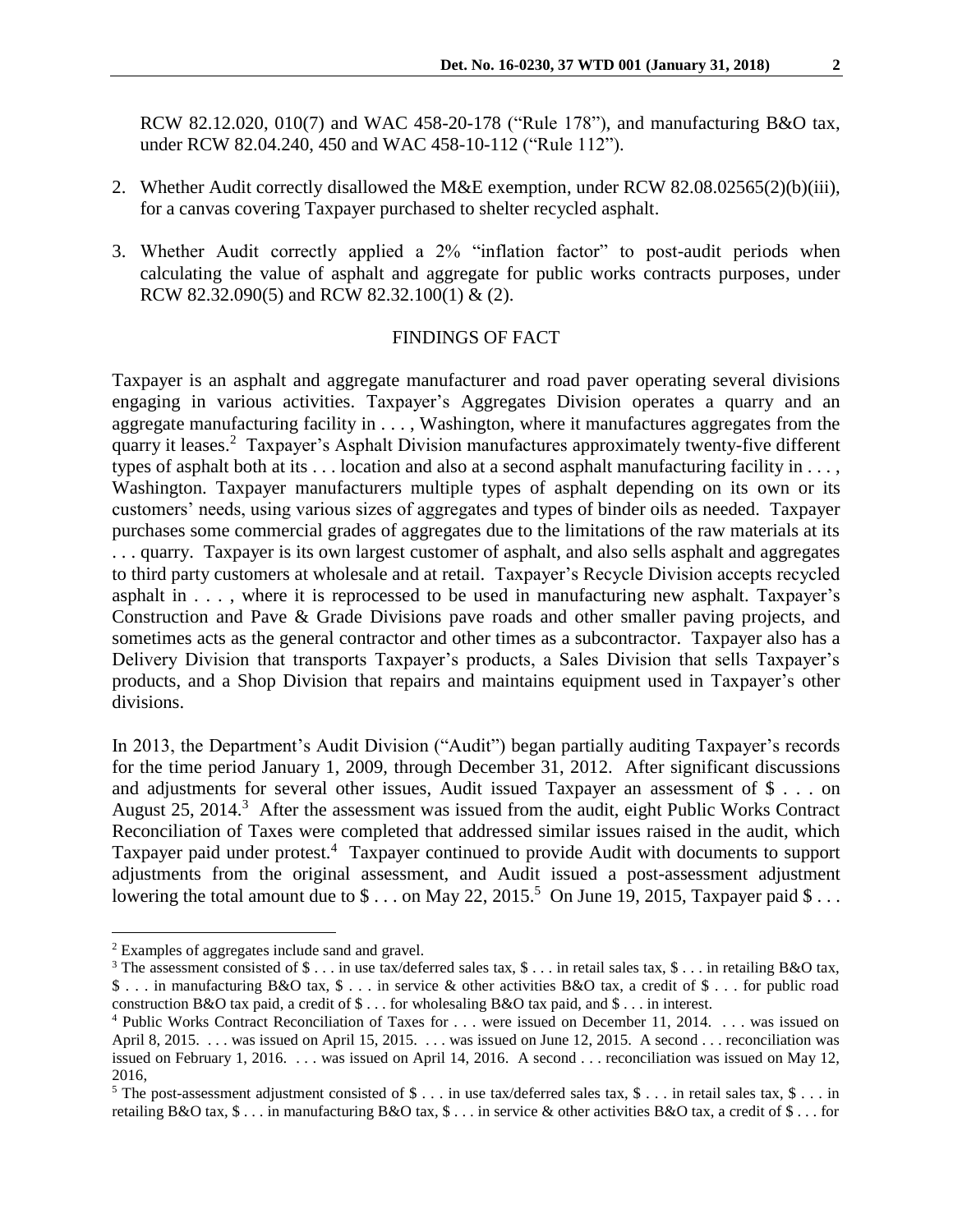toward the assessment, the portion of the post-assessment adjustment it agreed was due, and timely filed an administrative review contesting the remainder. <sup>6</sup> Taxpayer has also sought administrative reviews regarding the eleven Public Works Contract Reconciliation of Taxes, which the Department's Administrative Review and Hearings Division consolidated into this review.<sup>7</sup> The factual findings are grouped by issue.

## 1. Asphalt

 $\overline{a}$ 

When it paves roads, Taxpayer does not sell the asphalt it manufactured in its Asphalt Division to its Construction Division, but transfers it internally. Taxpayer assigned a price to these internal transfers, which it used for use tax reporting purposes.<sup>8</sup> During the audit, Audit looked to determine if it could more accurately value these internal transfers using comparable sales. Audit obtained individual sales data from Taxpayer and separated it into three categories: 1) type of binder oil used . . . , 2) location of sale . . . , and 3) year of sale. Audit found several of Taxpayer's largest customers were governmental entities, just like the governments that hired Taxpayer for their public works projects.<sup>9</sup> Audit found that the location of the sales were comparable as they all occurred in the . . . regions, just like Taxpayer's public works projects. Audit found that two thirds of the asphalt purchased by private customers was to be used in highway, street, and bridge construction, the same purposes for which Taxpayer was internally transferring asphalt. Audit found that the types of asphalt Taxpayer manufactures and consumes are the same types of asphalt that it sells.<sup>10</sup> Audit found that the public works contract that Taxpayer consumed the most asphalt on was the city of . . . , where it consumed 6,358 tons of asphalt.<sup>11</sup> Comparatively, Taxpayer's largest customer, ..., purchased 9,893 tons of asphalt in September of  $2010$ <sup>12</sup> Audit also found that customers made other purchases comparable in size to the city of  $\ldots$  through the audit period.<sup>13</sup> Given all these findings, Audit determined that comparable sales existed.

public road construction B&O tax paid, a credit of  $\$\dots$  for wholesaling B&O tax paid,  $\$\dots$  in interest, and  $\$\dots$  in extension interest. Taxpayer paid \$ . . . on June 19, 2015.

<sup>6</sup> Taxpayer acknowledges that it did not pay wholesaling B&O tax on certain wholesale sales, it mistakenly claimed the M&E exemption on certain equipment, and it failed to pay retail sales tax on certain construction materials, and that used the wrong value to report and pay taxes on materials it manufactured and consumed.

<sup>&</sup>lt;sup>7</sup> The Department received Taxpayer's petition regarding the Public Works Contract Reconciliation of Taxes for ...

on February 12, 2015. The Department received its petition regarding . . . on April 20, 2015. [A]nd, the Department received its petition regarding . . . on July 10, 2015. Finally, the Department received its petition regarding the second . . . , and the second . . . reconciliations on June 2, 2016.

<sup>8</sup> At hearing, Taxpayer explained that it set this price to control to the profit margin for both its Asphalt and Construction Divisions.

 $9$  Taxpayer's ten largest customers included the governmental entities of ...

<sup>10</sup> Audit notes that asphalt products Taxpayer most commonly consumed, 1283 Superpave ½" PG 64-22, 1284 Superpave ½" PG 64-22 w/rap, 1295 Cmrcl Superpave ½" 64-22 w/rap, 1311 . . . Class B, 1721 Modified Class B, and 1910 Cold Mix MC, are the most commonly consumed by Taxpayer's twenty largest customers.

<sup>&</sup>lt;sup>11</sup> Of the other five initially petitioned public works projects, 4,657 tons were consumed on the . . . , 2,651 tons on the . . . , 4,395 tons on the . . . , and 4,418 tons on the . . . . Audit's response dated March 2, 2015, Exhibit B, pages 1-5.

<sup>&</sup>lt;sup>12</sup> Audit's Exhibit E, Quantities of Asphalt for External Customers, to its July 20, 2015 response.

<sup>13</sup> Other purchases over 4,000 tons included: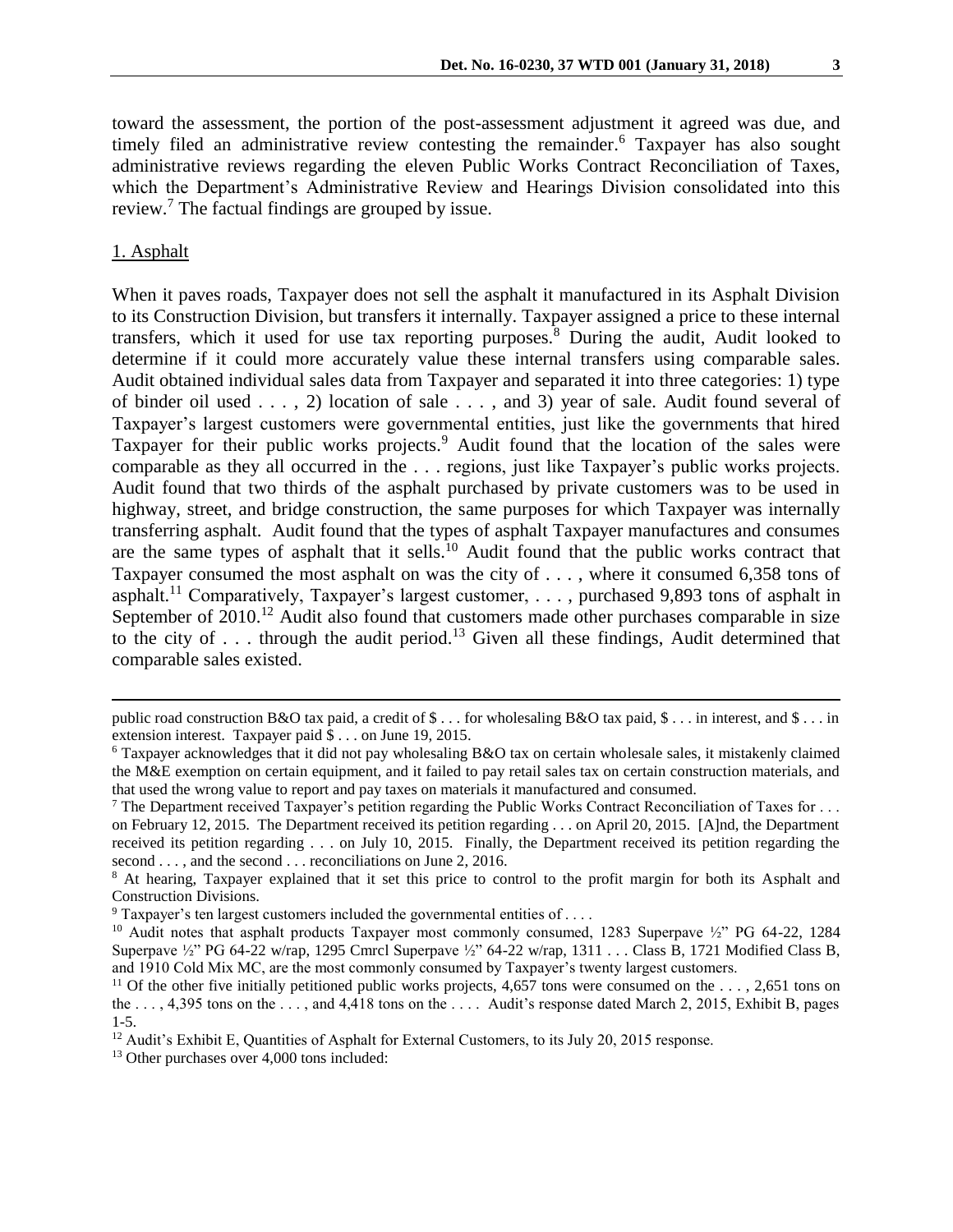In determining the comparable sales for sales using 64-22 binder oil, Audit considered the lowest dollar/per ton sale to an external customer per year that was at least 1,000 tons, by location, to be the most comparable sale. Audit used the value of asphalt sold per ton in its comparable sales, by year, to calculate the amount subject to use tax per year.<sup>14</sup> This methodology resulted in the following weighted average price per ton over the audit period for sales using 64-22 binder oil for each location:  $\$\dots$  for  $\dots$  and  $\$\dots$  for  $\dots$ . <sup>15</sup> Audit used a similar methodology for sales using 70-22 binder oil, except it reduced its minimum comparable sale size to 100 tons as sales of 70-22 asphalt were much smaller, resulting in a weighted average price per ton over the audit period of  $\$\dots$  for  $\dots$  and  $\$\dots$  for  $\dots$ .<sup>16</sup>

Taxpayer contests the value Audit used for asphalt, arguing that there are no comparable sales because none of the criteria for making a sale comparable have been satisfied.<sup>17</sup> Since Taxpayer argues there were no comparable sales, it instead proposes to use its own cost basis calculations to value internally transferred asphalt.<sup>18</sup> Taxpayer's calculations result in the following weighted average price per ton over the audit period, as compared to Audit's comparable sales values: <sup>19</sup>

| Location | Binder Oil Type | Taxpayer's Cost Basis Value | Audit's Comparable Sales Value |
|----------|-----------------|-----------------------------|--------------------------------|
| Auburn   | 64-22           | υ                           | υ                              |
| Seattle  | 64-22           | υ                           | υ                              |
| Auburn   | $70 - 22$       | $\mathcal{P}$               | $\cup$                         |
| Seattle  | $70-22$         | $\cup \cdot \cdot \cdot$    | $\cup$                         |

| Customer | Period        | Tons  |
|----------|---------------|-------|
| .        | August 2009   | 9,676 |
| .        | June $2010$   | 5,636 |
| .        | March 2012    | 4,358 |
| .        | November 2011 | 4,220 |
| .        | April 2012    |       |

 $\overline{a}$ 

Audit's Exhibit E, Quantities of Asphalt for External Customers, to its July 20, 2015, response.

<sup>14</sup> Audit took this total amount and divided into fourths and allocated one fourth to  $\dots$ .

<sup>15</sup> The weighted average is calculated by taking the sum of tons sold per year that Taxpayer supplied in its Revised ASPHALT Materials Cost Per Ton from May 21, 2015, multiplied by Audit's value per year in its Value of Materials by Ton from March 2, 2015, divided by the total tons sold during the entire period.

<sup>16</sup> The methodology for the weighted average calculation is similar to the previous calculation.

<sup>17</sup> Taxpayer argues in its petition dated April 20, 2015, that Audit instructed Taxpayer to use a method for determining the value of asphalt in its future reporting instructions that is administratively impossible. Taxpayer claims Audit instructed it to report monthly using a value it could not calculate until the end of the year. Audit responds that its future reporting instructions of August 25, 2014, instructing Taxpayer to calculate the value of asphalt either using sales data from the previous month for its largest customer or use a three to six month moving average.

<sup>18</sup> Taxpayer submitted its cost basis calculation for asphalt in its Revised ASPHALT Materials Cost Per Ton from May 21, 2015.

<sup>19</sup> The methodology for the weighted average calculation is similar to the previous calculations except it uses the Taxpayer's value per year from its Revised ASPHALT Materials Cost Per Ton from May 21, 2015.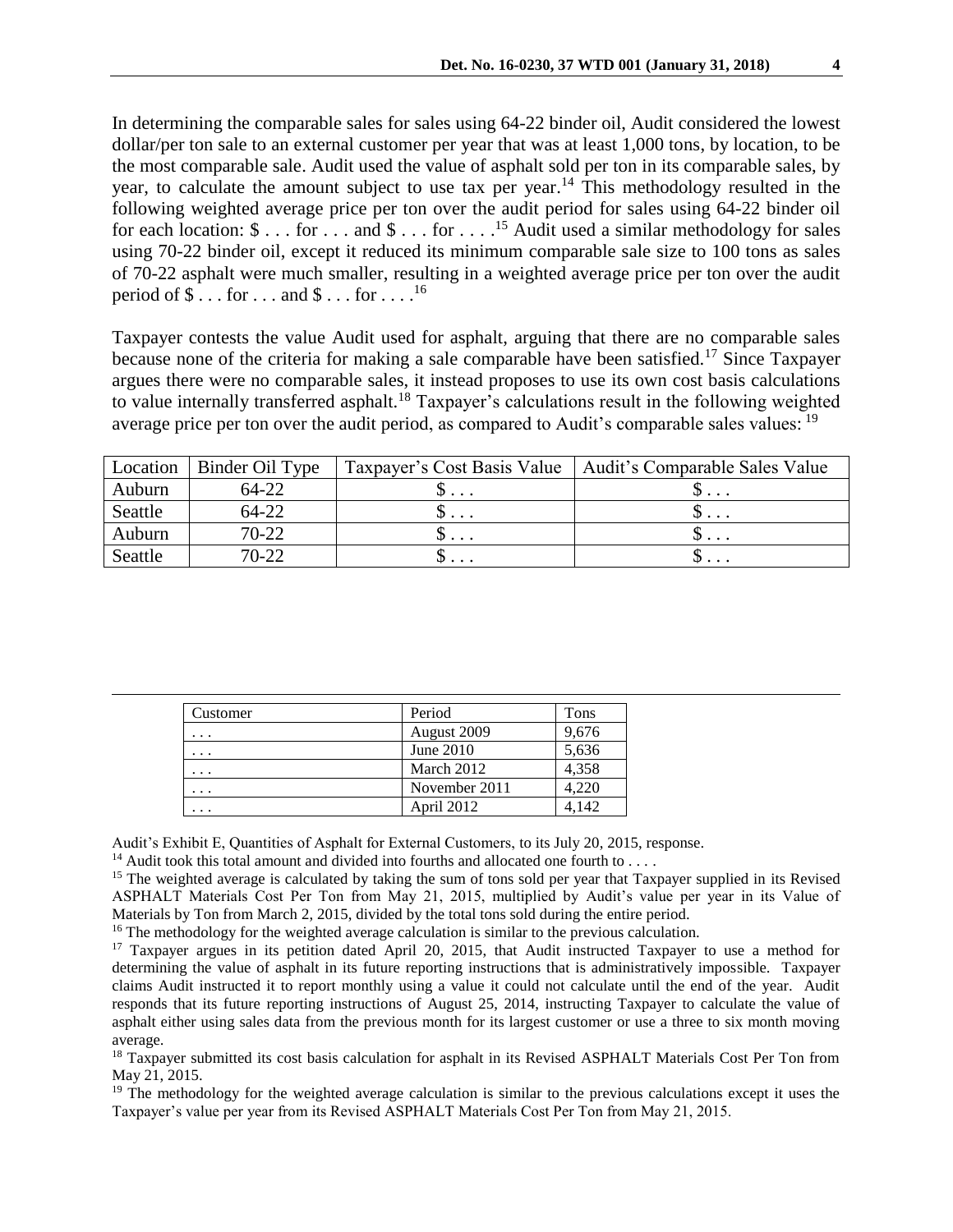| Product                                     | Price per ton      |
|---------------------------------------------|--------------------|
| HMA (hot mix asphalt) Class $\frac{1}{2}$ " |                    |
| Class A, B or Modified B                    | $\mathsf{S} \dots$ |
| HMA Class 3/8" of Class G                   |                    |
| HMA Class 1" or Class E                     |                    |
| <b>Asphalt Treated Base</b>                 |                    |
| MC-250 Cold Mix                             |                    |

Audit notes Taxpayer's public price listing of its asphalt products as of February 1, 2014, as follows:

## 2. Aggregates

 $\overline{a}$ 

For the aggregates Taxpayer manufactured, Audit discovered that Taxpayer was using a cost basis price for use tax reporting purposes for sales and internal transfers. Audit looked to determine if it could more accurately value these internal transfers using comparable sales, but found that it could not. Audit examined Taxpayer's cost basis calculations and determined Taxpayer had made some errors in its calculations.<sup>20</sup> Audit found the following activities were part of the manufacturing activity, and included the costs related to them as a direct cost to Taxpayer's Aggregate Division:

- 1. Loading: taking finished manufactured aggregates and loading them on customer or its own trucks
- 2. Scaling and ticketing: weighing the trucks to determine how much aggregate is being sold or loaded and issuing a ticket that invoices the customer
- 3. Dispatch: directing truck drivers where to deliver deliveries

Audit found that the employee costs of payroll taxes, retirement contributions, and health insurance for the employees involved in loading, scaling, ticketing, and dispatch should have correspondingly been included in the cost basis calculation as general overhead indirect costs allocated among Taxpayer's operating divisions based on a payroll factor.<sup>21</sup>

Taxpayer contests Audit's inclusion of loading, scaling, ticketing, and dispatch arguing they are part of the selling activity and not part of the manufacturing activity. As such, Taxpayer argues, they are not direct costs associated with the manufacture of aggregates, but should be assigned wholly to the selling activity. Taxpayer also argues that, correspondingly, employee costs associated with loading, scaling, ticketing, and dispatch should not be allocated to the manufacture of aggregates.

<sup>&</sup>lt;sup>20</sup> Taxpayer originally argued that Audit erroneously included aggregates purchased from third parties and resold without any modification. Audit subsequently agreed, making this no longer an issue on review.

<sup>&</sup>lt;sup>21</sup> Taxpayer also argues that Audit improperly included a portion of the Shop Division's direct payroll costs in the Aggregate Division's payroll. Audit responds that it included these costs in a preliminary calculation but subsequently removed them. We find that Audit has adequately explained that this has been resolved in its responses dated March 18, 2015, and July 20, 2015.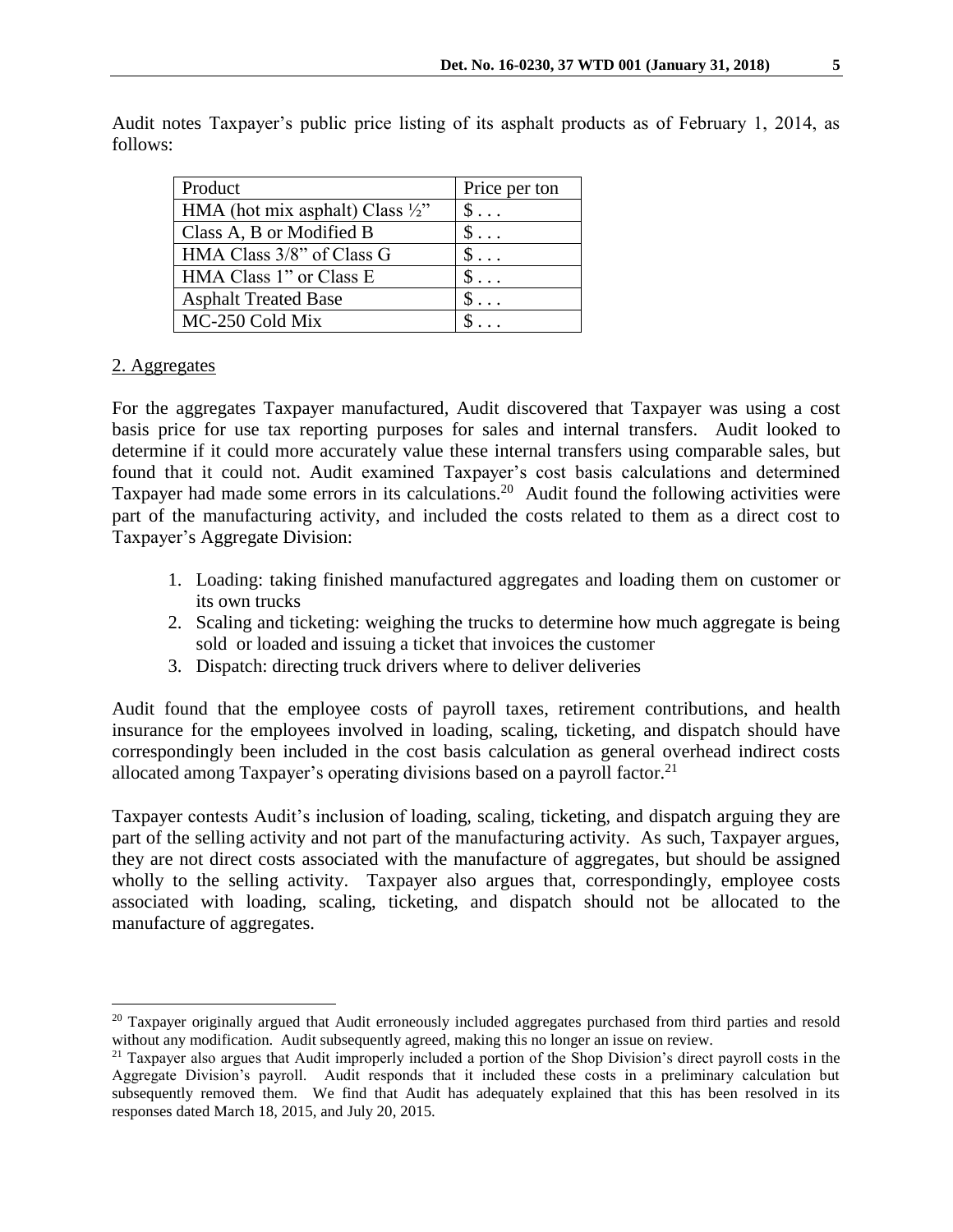## 3. Canvas Canopy

In 2012, in order to protect its stockpile of recycled asphalt from frequent rains, Taxpayer purchased a large canvas canopy. Taxpayer placed the canvas on a light metal frame, which it in turn placed on a foundation of ecoblocks.<sup>22</sup> The canvas canopy and ecoblock foundation surrounded the concrete slab upon which Taxpayer had historically placed its recycled asphalt.

During the course of the audit, Audit discovered that Taxpayer had not paid retail sales tax on the canvas canopy. Audit determined the canopy did not qualify for the M&E exemption because it was sheltering tangible personal property, making it a building, and assessed use tax on it.

Taxpayer contests Audit's disqualification of its canvas canopy from the M&E exemption. Taxpayer states its canvas canopy and ecoblock foundation are temporary because they are not annexed to the realty because Taxpayer's lease is set to expire in the near future, and therefore the canvas canopy cannot legally be a building.<sup>23</sup> Taxpayer provided one photograph of the canvas covering in use, and one photograph of the canvas covering having another layer of ecoblocks added to it by several truck cranes.

#### 4. Inflation Factor

 $\overline{a}$ 

Taxpayer is regularly performing ongoing public transportation projects in the ... and ... region. In order to receive the 5% of the contract price retained for the conclusion of these public transportation projects, the Department must certify that the taxes owed on the projects have been paid.<sup>24</sup> The eleven projects at issue here were completed after Audit had issued its initial assessment, and Taxpayer continues to engage in such projects.<sup>25</sup> In order to account for price inflation to the value Audit determined Taxpayer's asphalt products to be worth in 2012, Audit has added an "inflation factor" of 2% each subsequent year when completing Public Works Contract Reconciliation of Taxes forms. In its Detail of Differences for its original audit, Audit gave Taxpayer several future reporting instructions. Audit instructed Taxpayer to value asphalt based on a moving average sales price to its largest customer that purchases asphalt. Taxpayer has not followed this instruction as it is awaiting the outcome of this review.

Taxpayer protests the 2% inflation factor arguing that the percentage is arbitrary, and argues instead that it should be based on easily obtainable government data. Taxpayer cites to the United States Department of Labor's Producer Price Index for commodities for asphalt as being the appropriate source for this data.

<sup>&</sup>lt;sup>22</sup> Ecoblocks are short for ecology blocks, which are made of left-over or unused concrete. The blocks are designed to be easily fitted together with tongue and groove, and easily moveable with a built-in rebar picking eye at the top. Full blocks are  $2'x 2'x 6'$  and weigh 3,850 lbs.; half blocks are  $2'x 2'x 3'$  and weigh 1,900 lbs.

<sup>&</sup>lt;sup>23</sup> Taxpayer provided an excerpt of its lease stating that structures, foundations, pads, and fixtures and equipment were to be removed from the property within 120 days of the expiration or termination of the lease. Taxpayer states it is nearing the end of extractable amount of natural resources from the property, and will be ending operations there in the near future. No documentation was provided to support this claim.

<sup>&</sup>lt;sup>24</sup> The authority for the 5% amount retained is found in RCW  $60.28.011$ .

<sup>&</sup>lt;sup>25</sup> See footnotes 4 and 5 for the timing of the initial assessment and subsequent completion of public works contracts.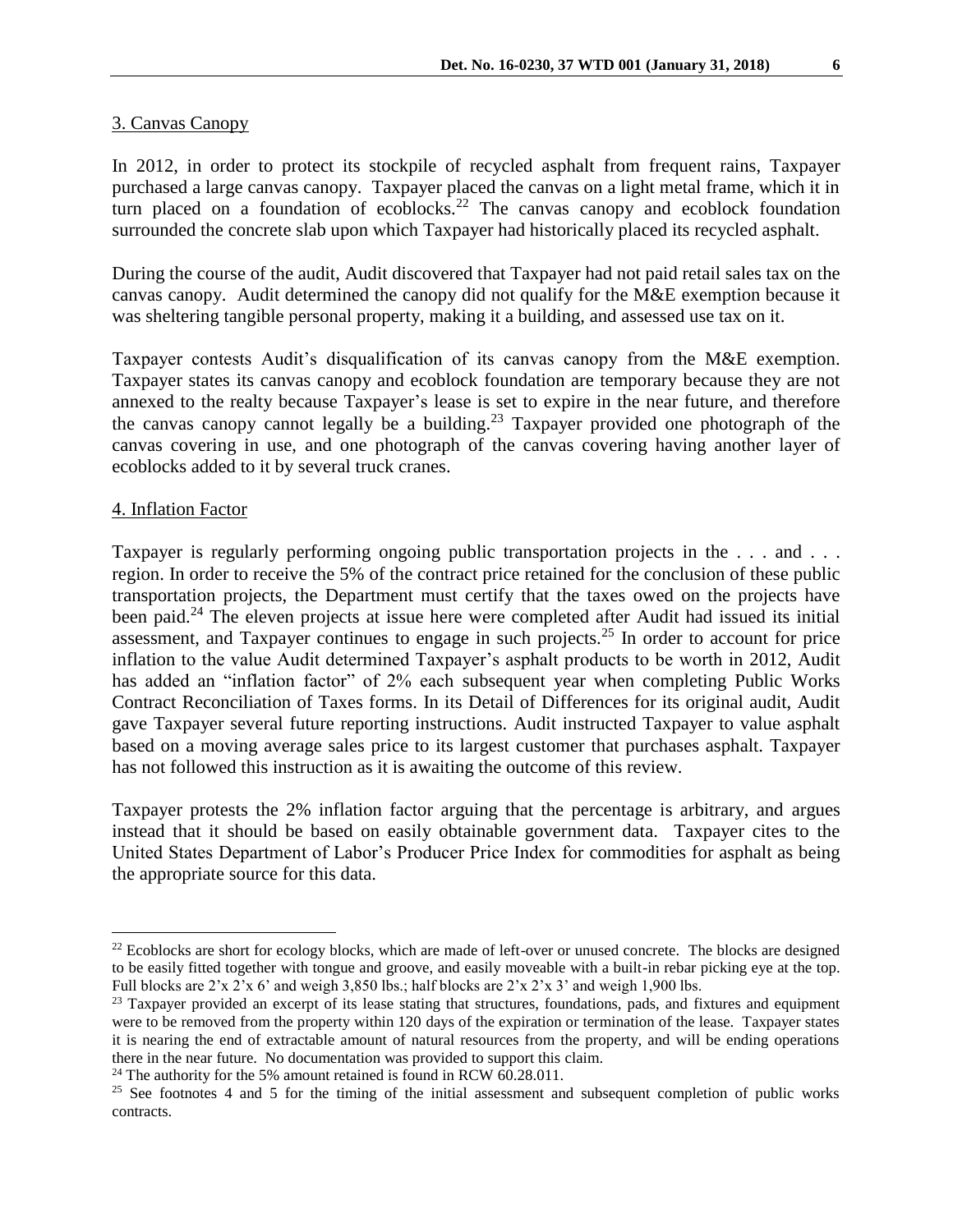Audit counters that it considered the Producer Price Index when determining its inflation factor percentage, except it used the industry value for asphalt paving mixture and not the commodities index for asphalt. Audit notes that the industry index increased .35% from 2013 over 2012 and increased 1.82% from 2014 over 2013. Audit states that these percentages are not significantly different than the 2% it used. We note that the percentage change for 2015 over 2014 was a decrease of  $3.3\%$ <sup>26</sup>

## ANALYSIS

## 1. Valuation

 $\overline{a}$ 

Public road construction is the activity of "building, repairing or improving any street, … which is owned by a municipal corporation or political subdivision of the state or by the United States and which is used or to be used primarily for foot or vehicular traffic, either as a prime contractor or as a subcontractor." RCW 82.04.280(1)(b); WAC 458-20-171 ("Rule 171"). Additionally, construction of roads dedicated to a city or county is also public road construction. Both prime and subcontractors engaging in public road construction are taxable under the public road construction classification of the B&O tax on the total contract price. RCW 82.04.280.

Public road contractors are the consumers of the materials they incorporate as an ingredient or component of a road. RCW 82.04.190(3). Therefore, public road contractors must pay retail sales or use tax on all materials they place in, or on, the road as well as on equipment and supply purchases. Rule 171; WAC 458-20-134 ("Rule 134"). This applies to materials whether they are purchased, provided by others, or manufactured/extracted by the contractor. Det. No. 03-0269, 23 WTD 182 (2004) (holding a public road contractor owes use tax on its use of rock materials taken from a country stockpile for no charge).

The production of asphalt or aggregates at a location away from the construction job site is a manufacturing activity. RCW 82.04.110, 120; ETA 3071.2009. Public road contractors who manufacture asphalt or aggregates for commercial use are subject to manufacturing B&O tax measured by the value of asphalt or aggregates manufactured. RCW 82.04.240; 82.04.450. Use tax is also due on the value of the asphalt or aggregates used. ETA 3071.2009; Rule 134(4); Rule 171.

The measure of taxes for the manufacturing B&O tax and use tax is essentially the same. RCW 82.04.450 defines the "value of products" for purposes of the B&O tax as follows:

(1) The value of products, including by-products, extracted or manufactured shall be determined by the gross proceeds derived from the sale thereof whether such sale is at wholesale or at retail, ..., except:

(a) Where such products, including by-products, are extracted or manufactured for commercial or industrial use;

<sup>&</sup>lt;sup>26</sup> Based on data from the Department of Labor's Bureau of Labor Statistics for asphalt paving mixture & block manufacturing. <http://data.bls.gov/cgi-bin/dsrv>(accessed June 10, 2016).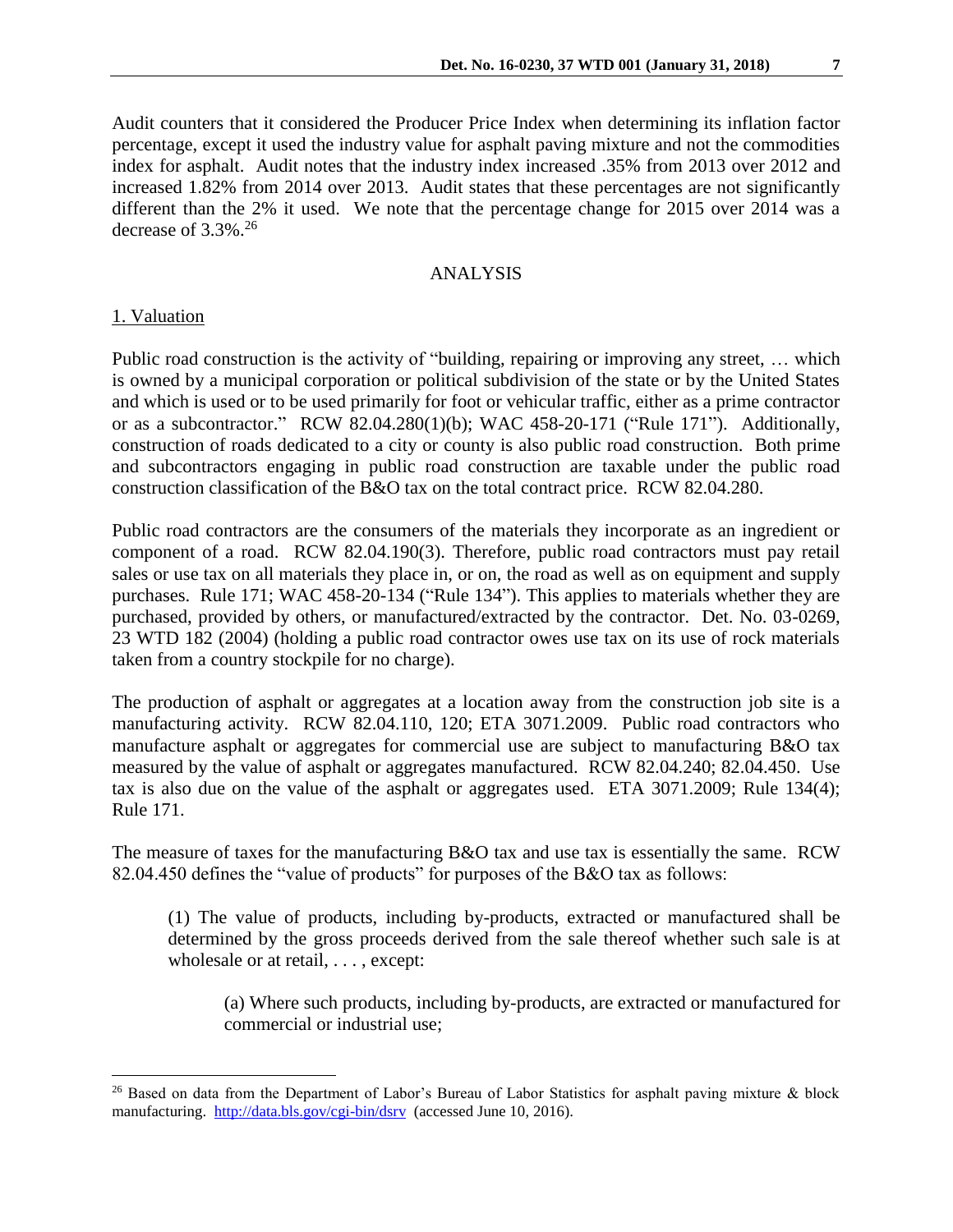(b) Where such products, including by-products, are shipped, transported or transferred out of the state, or to another person, without prior sale or are sold under circumstances such that the gross proceeds from the sale are not indicative of the true value of the subject matter of the sale.

(2) In the above cases the value shall correspond as nearly as possible to the gross proceeds from sales in this state of similar products of like quality and character, and in similar quantities by other taxpayers, plus the amount of subsidies or bonuses ordinarily payable by the purchaser or by any third person with respect to the extraction, manufacture, or sale of such products: . . . . The department of revenue shall prescribe uniform and equitable rules for the purpose of ascertaining such values.

#### A. Asphalt: Comparable Sales

Where products are manufactured for commercial or industrial use, "value of products" is further explained in Rule 112:

[T]he value shall correspond as nearly as possible to the gross proceeds from other sales at comparable locations in this state of similar products of like quality and character, in similar quantities, under comparable conditions of sale, to comparable purchasers, and shall include subsidies and bonuses.

Use tax is imposed on the value of articles used. RCW 82.12.020(4)(a); Rule 134(4). RCW 82.12.010(7)(a) similarly defines the "value of the article used," in pertinent part:

"Value of the article used" is the purchase price for the article of tangible personal property, the use of which is taxable under this chapter. … In case the article used is acquired by lease or by gift or is extracted, produced, or manufactured by the person using the same or is sold under conditions wherein the purchase price does not represent the true value thereof, the value of the article used is determined as nearly as possible according to the retail selling price at place of use of similar products of like quality and character under such rules as the department may prescribe.

Rule 178(13) adds only that the quantity of the articles sold should also be considered in determining value.

To summarize, the "value of products" is determined by the gross proceeds of sales. Where there are no proceeds of sales, the product should be valued by comparable sales. "A comparable sale is one to (1) comparable purchasers (2) at comparable locations (3) under comparable conditions of sale and  $(4)$  involve similar quality products  $(5)$  in similar quantities. The comparison required need not be exact, but rather 'as nearly as possible.'" *Texaco Refining and Marketing v. Dep't of Revenue*, 131 Wn. App. 385, 398-399 (2006) (citations omitted).

We find that Audit correctly concluded that comparable sales existed and should have been used to value Taxpayer's asphalt manufactured and transferred internally. Comparable purchasers existed, as some of the largest private purchases of Taxpayer's asphalt were governmental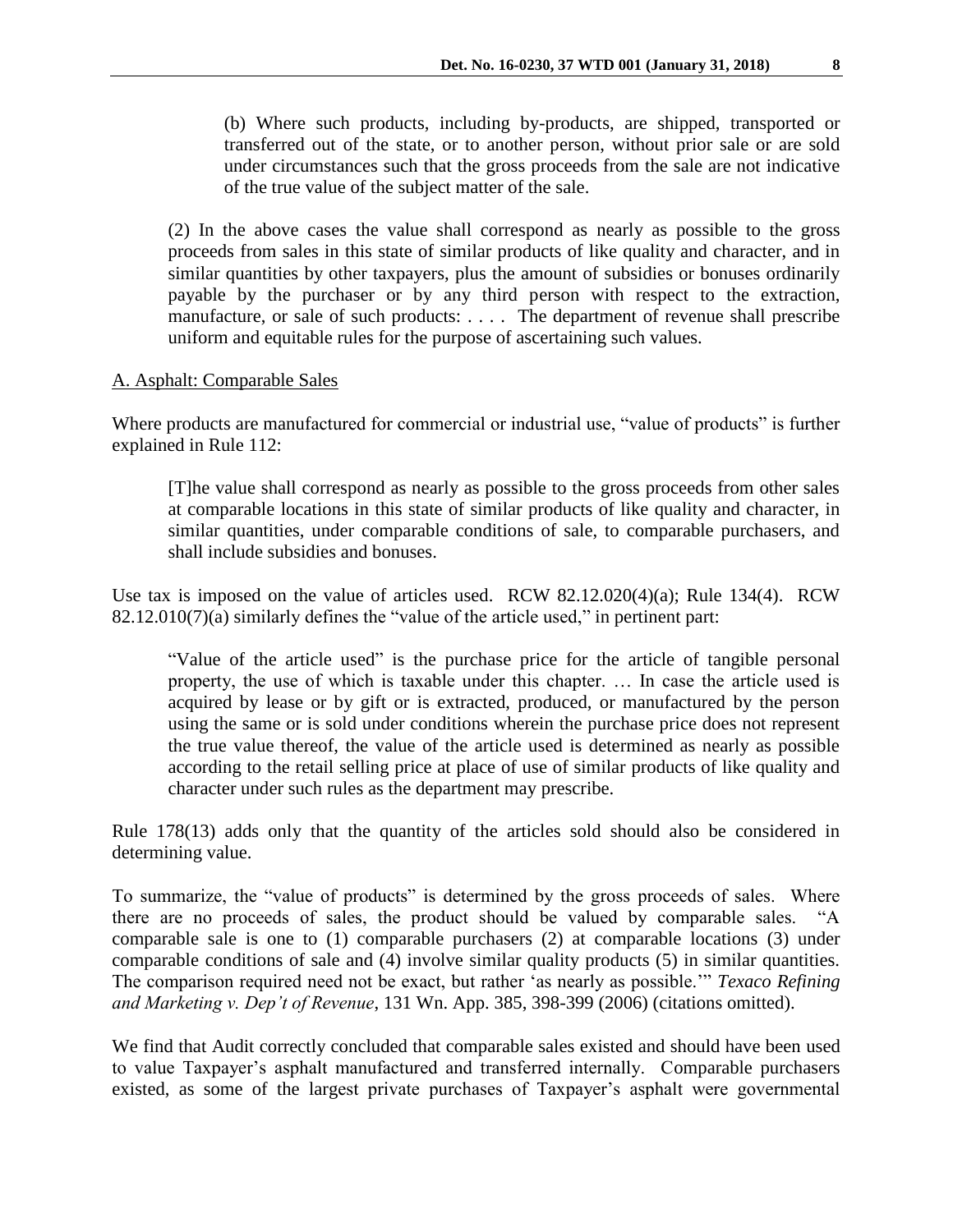entities, similar to those for which Taxpayer performed its public works contracts. Sales were made in comparable locations, as sales were made to private parties across the ... and ... region, just like the locations of Taxpayer's public works contracts. The conditions were comparable to those where sales were made, as most of Taxpayer's largest customers were paving highways, streets, and bridges, and some of them were governmental entities, like the governmental entities for which Taxpayer performed highway paving. The product qualities were similar, as all of the types of asphalt Taxpayer manufactures and consumes are the same types of asphalt that Taxpayer sells, and which Taxpayer's largest consumers regularly purchased. Finally, the product quantities were similar, as Taxpayer's private customers often purchased in the multiple thousands of tons, just like Taxpayer consumed in its public works projects.

Because Audit produced a valuation based on comparable sales, the burden shifts to Taxpayer to prove Audit's valuation is not correct. *Id*. at 400. Taxpayer argues that none of the comparable criteria are met here. Taxpayer argues there were no comparable purchasers, stating that none of its customers can as accurately predict the amount of asphalt it will need as it can itself, and this therefore saves it from unnecessary waste or additional plant start-up costs. It states even its largest customers insist on contract terms and requirements that are different than how it manufactures asphalt for itself. While the sales of asphalt to the external governmental entities may not have been exactly the same as when it manufactures and transfers asphalt internally, we find that there has been nothing provided that persuades us that they were not comparable under the provisions of Rule 178.

Taxpayer argues that there were no internal transfers under conditions similar to those of its external sales because its Asphalt Division is always "paid" for its internal transfers, and that there is no credit risk associated with internal transfers. This argument, however, leads to the result of never being able to compare sales and internal transfers. Statutes are construed so as to avoid strained or absurd consequences. *Wright v. Engum*, 124 Wn.2d 343, 351-52, 878 P.2d 1198 (1994). The rules of statutory construction apply to agency regulations as well as statutes. *Tesoro Refining and Marketing Co. v. Dep't of Revenue*, 164 Wn.2d 310, 190 P.3d 28 (2008); *Madre v. Health Care Auth.,* 149 Wn.2d 458, 472, 70 P.3d 931 (2003); *Port of Seattle v. Dep't of Revenue*, 101 Wn. App. 106, 1 P.3d 607 (2000); *Multicare Medical Center v. DSHS*, 114 Wn.2d 572, 591, 790 P.2d 124 (1990). If Taxpayer were to prevail on this argument, then it would mean that there could never be comparable sales in cases where there are internal transfers, a result clearly contrary to Rule 112. Because it leads to an absurd result, we must reject Taxpayer's argument on this issue. Additionally, Taxpayer has not provided any supporting authority for this position.

Taxpayer argues that the products at issue are not similar products of a like quality and character because Audit lumped together dozens of different products into one of only two categories based on binder oil type only. Taxpayer argues that by ignoring the aggregate size, the design load, and the aggregate gradation, and focusing solely on the binder oil type, Audit is lumping together sales that are not comparable.<sup>27</sup> We disagree. Taxpayer asks that we scrutinize its asphalt products to a degree not required by law. As RCW 82.04.450(2) states, and as the Court of Appeals echoed in *Texaco*, the comparison required need not be exact, but rather "as nearly as

 $27$  Aggregate gradation is the particle size distribution within the asphalt mixture.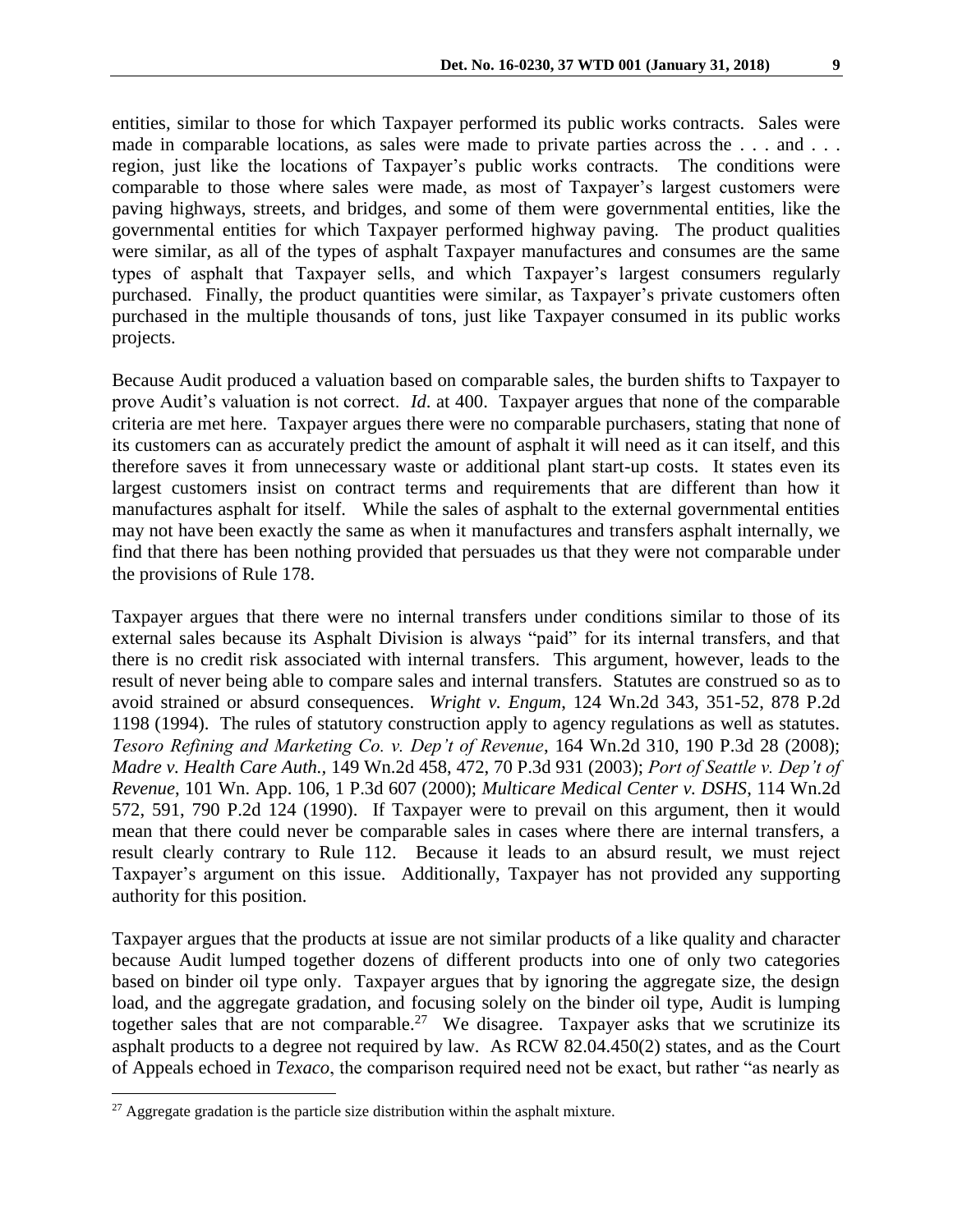possible." *Id.* at 399. In Det. No. 91-260, 11 WTD 423 (1992), referring to RCW 82.04.450, we stated "that the statute does not contemplate identical sales, but merely requires similar sales upon which to base a reasonable estimate of the value of the products sold." (Emphasis added.) *See also* Det. No. 90-83, 9 WTD 149 (1990). We concur with Audit that the types of asphalt Taxpayer manufactures and consumes are similar products of a like quality and character to those that it sells for the construction of highways, streets, and bridges.<sup>28</sup>

Taxpayer argues that there were no comparable sales of similar quantities. Taxpayer notes that its five public works projects totaled 22,507 tons of asphalt, an average of 4,501 tons per project. Taxpayer argues that this quantity cannot be compared to a sale of 1,000 tons, which is what was used for sales of 64-22 binder oil. There were several sales to external customers that were in the 4,000 ton range, though, and Taxpayer's public works contract with the city of . . . was only for 2,651 tons. While we agree that a sale of 4,501 tons cannot be compared to a sale of 1,000 tons in terms of total dollars, they can be compared in terms of price per ton. These sales have the unit measure in common, and as the comparison chart above shows, the price per ton Taxpayer proposes from its cost basis calculation and the price per ton Audit arrived at using comparable sales are generally comparable. Neither value is close to the prices posted on Taxpayer's website just over a year after the end of the audit period, and we note the prices for the various products listed are all uniformly higher. Since individual sales quantities were comparable, Taxpayer's argument here fails.

We find that Audit correctly determined the value of asphalt manufactured and internally transferred by using comparable sales from sales data Taxpayer supplied, and accordingly deny Taxpayer's petition on this issue.

# B. Aggregates: Cost Basis

The parties agreed with using a cost basis calculation for aggregates, for the audit period, as a comparable sales calculation was not feasible. Where products are manufactured for commercial or industrial use and comparable sales do not exist, "value of products" is further explained in Rule 112:

In the absence of sales of similar products as a guide to value, such value may be determined upon a cost basis. In such cases, there shall be included every item of cost attributable to the particular article or article extracted or manufactured, including direct and indirect overhead costs.

The Department's rule regarding use tax, Rule 178, provides the following for articles produced for commercial or industrial use:

(e) A person who extracts or manufactures products or by-products for commercial or industrial use is subject to use tax and the business and occupation (B&O) tax on the value of products or by-products used.

. . .

 $\overline{a}$ <sup>28</sup> These sales made up two thirds of Taxpayer's private sales.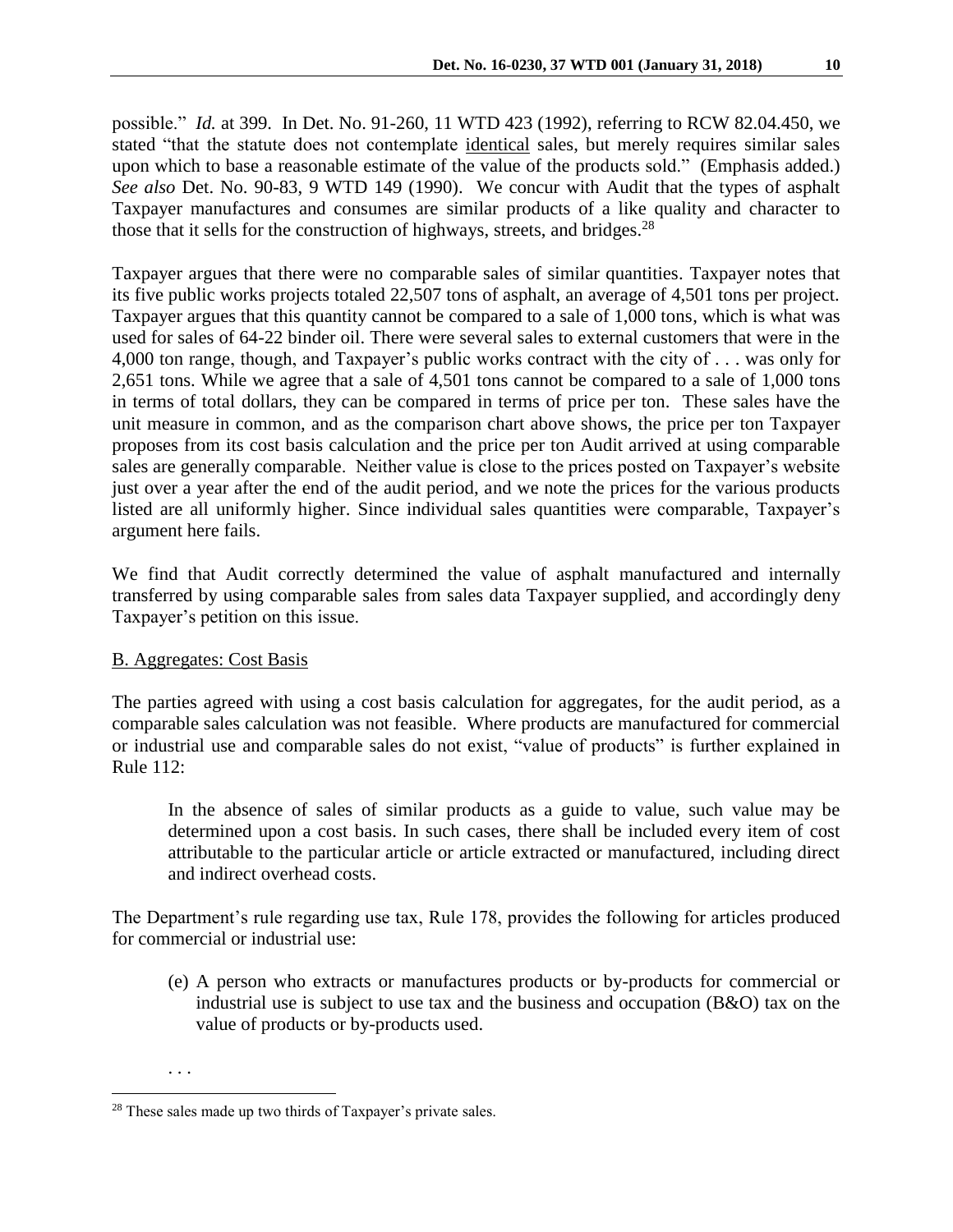- (i) The extractor or manufacturer is responsible for remitting retail sales or use tax on all materials used while developing or producing an article for commercial or industrial use. This includes materials that are not components of the completed article.
- (ii) The value of the extracted or manufactured article is subject to use tax when the article is completed and used.

The Department's ETA 3153.2009 further explains how to compute the measure of value for road construction businesses consuming sand, gravel, and rock they extracted and manufactured:

In the case of extracted materials which have been crushed, washed, screened, mixed with other processed materials or otherwise subjected to any form of manufacturing or processing, the measure of value for computing the use tax is the total cost of extraction and processing, including the cost of transportation to the processing point, but not including labor and transportation from the processing point to the job site.

(Emphasis added.)

Audit first assigned Taxpayer's direct costs for manufacturing aggregate to the Aggregate Division. Audit then allocated fixed overhead costs to the Aggregate Division using a payroll allocation based on Aggregate Division payroll as a percentage of total payroll.<sup>29</sup> Audit finally allocated indirect overhead costs by using a similar Aggregate Division payroll allocation, reducing the payroll expenses by scaling costs. Audit included Taxpayer's loading, ticketing, and dispatch costs as indirect overhead, and also included related employee costs. When Taxpayer's loaders loads either its own or its customer's trucks and tickets them at its . . . plant, they are still at the processing point. The dispatch office is still at the processing point as well. We conclude Audit correctly included loading, ticketing, and dispatch costs and related payroll costs in the measure of value of its cost calculation for Aggregate since these costs were all incurred at the processing point. ETA 3153.2009. The ETA only excludes labor and transportation costs incurred from the processing point to the job site, not costs incurred at the processing point.

Taxpayer argues that ETA 3153.2009 supports its position that these costs should be excluded from the cost calculation. We disagree. As we stated above, the ETA specifically excludes from the measure of value only labor and transportation from the processing point to the job site, and does not exclude any labor and transportation occurring at the processing point.

# 2. Canvas Covering

 $\overline{a}$ 

A manufacturer's purchase of certain manufacturing machinery and equipment may be exempt from retail sales tax. RCW 82.08.02565. RCW 82.08.02565(1) provides:

The provisions of this chapter shall not apply in respect to the use by a manufacturer or processor for hire of machinery and equipment used directly in a manufacturing operation or research and development operation, to the use by a person engaged in testing for a

<sup>&</sup>lt;sup>29</sup> Taxpayer's fixed overhead costs include its general overhead, sales, and administrative costs.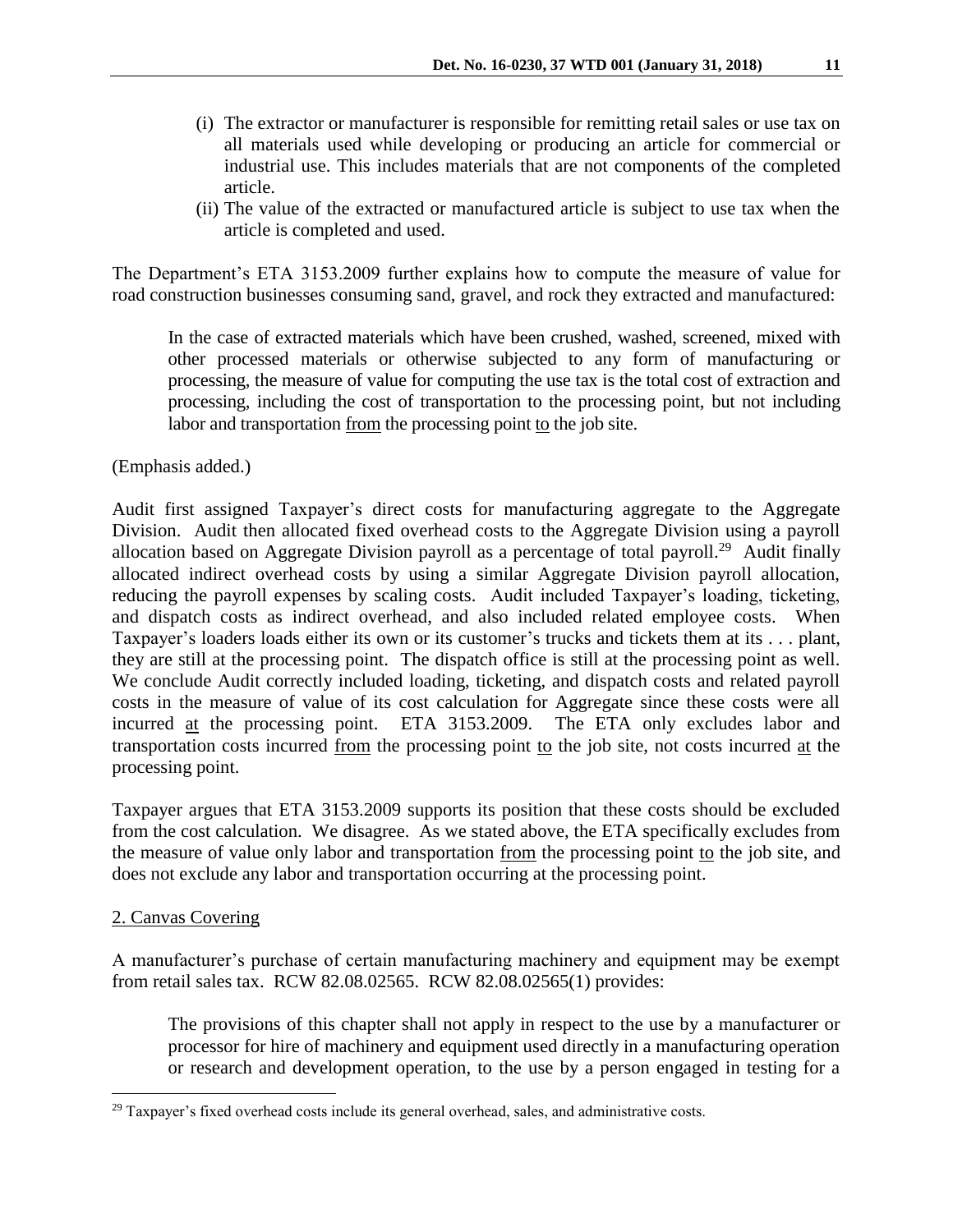manufacturer or processor for hire of machinery and equipment used directly in a testing operation, or to the use of labor and services rendered in respect to installing, repairing, cleaning, altering, or improving the machinery and equipment.

"Machinery and equipment" is defined as:

[I]ndustrial fixtures, devices, and support facilities, and tangible personal property that becomes an ingredient or component thereof, including repair parts and replacement parts. "Machinery and equipment" includes pollution control equipment installed and used in a manufacturing operation, testing operation, or research and development operation to prevent air pollution, water pollution, or contamination that might otherwise result from the manufacturing operation, testing operation, or research and development operation.

RCW 82.08.02565(2)(a). However, "machinery and equipment" does not include:

(iii) Buildings, other than machinery and equipment that is permanently affixed to or becomes a physical part of a building . . .

RCW 82.08.02565(2)(b). The Department's rule regarding the M&E exemption, WAC 458-20- 13601, further discusses what buildings are in the context of what does not qualify for the M&E exemption:

. . . Buildings provide work space for people or shelter machinery and equipment or tangible personal property. The building itself is not eligible . . .

WAC 458-20-13601(6)(c) (emphasis added).<sup>30</sup>

 $\overline{a}$ 

Once an industrial fixture, device, support facility, or tangible personal property has been determined to be machinery and equipment, it must next meet the "used directly" test. RCW 82.08.02565(2)(c). An industrial fixture, device, support facility, or tangible personal property can meet this test if it "temporarily stores an item of tangible personal property at the manufacturing site . . . ." RCW 82.08.02565(2)(c)(ii). Thus, a structure will not qualify for the M&E exemption if it is "shelters" tangible personal property, but could qualify if is an industrial fixture, device, or support facility "storing" tangible personal property.

<sup>&</sup>lt;sup>30</sup> The Department issued Excise Tax Advisory 3124.2009 to help identify the physical parts of a building that qualify for the M&E exemption, among other reasons. The ETA states:

Those parts of buildings that serve a building function do not qualify for the exemption. Walls, roofs, and floors of buildings are designed on a case by case basis to accommodate a particular building use, whether that use is by a manufacturer, retailer, or professional service provider. Walls, roofs, and floors are also designed differently on the basis of external elements such as stability of the underlying earth, winter and summer temperature, and precipitation levels. Walls, roofs, and floors thus serve a general building function, even if designed and constructed differently.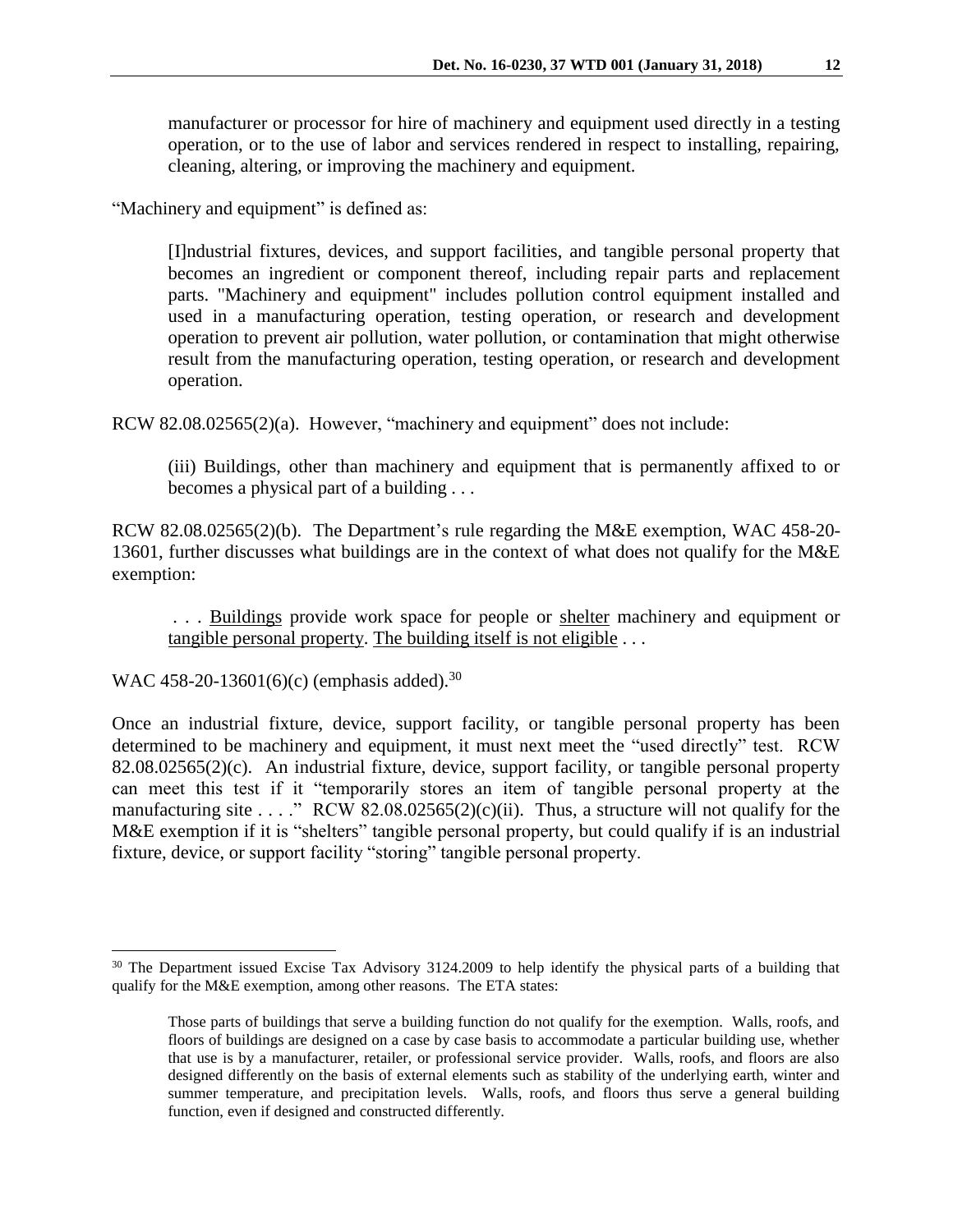In Det. No. 05-0345, 25 WTD 90 (2006), we specifically considered whether a canopy covering a slab used to store tangible personal property in a manufacturing operation was eligible for the M&E exemption. The taxpayer in that case erected a steel canopy over an asphalt pad to keep its finished treated lumber out of the rain. We concluded that the canopy did not qualify for the M&E exemption reasoning that the canopy "sheltered" tangible personal property instead of merely "storing" it, and therefore the canopy was a "building," meaning it was specifically disqualified from the M&E exemption.

Just like in 25 WTD 90, Taxpayer here uses its canvas canopy to protect its recycled asphalt from frequent rains. Because Taxpayer "shelters" tangible personal property with its canvas canopy, the canopy is a "building" for M&E purposes. Since it is a "building," it cannot qualify for the M&E exemption.

Taxpayer argues that its canvas canopy cannot legally be a "building," citing to the three part test in *Chase v. Tacoma Box Co.* 11 Wn. 377, 39 P. 639 (1895) of when a chattel becomes a fixture.<sup>31</sup> As it's not a "building," Taxpayer argues, it is an "industrial fixture" subject to the M&E exemption under RCW 82.08.02565(2)(a) as it is "used directly" in its manufacturing operation by storing an item of tangible personal property at the manufacturing site. We disagree. The test for determining whether a covering is a "building" for M&E purposes is not found in *Chase*, but instead is a function test. 25 WTD 90. As we found above, like we found in 25 WTD 90, the canvas canopy here "shelters" the recycled asphalt, not "stores" it. Accordingly, Audit correctly excluded this item as being eligible for the M&E exemption, and we deny Taxpayer's petition on this issue.

# 3. Inflation factor

Audit initially determined that Taxpayer could and should value its asphalt products using a comparable sales methodology. Taxpayer disagreed, and petitioned for review of Audit's conclusion. Since filing for review, Taxpayer has completed numerous public works projects and has paid tax under protest, as it disagrees with the comparable sales methodology Audit has used to calculate the value subject to tax in completing these public works contracts. Audit has also added a 2% inflation factor for each year following 2012 to calculate the value of asphalt transferred internally. Taxpayer has disputed this 2% inflation factor. Since we concluded above that comparable sales is the proper valuation methodology, we remand to Audit to allow Taxpayer the opportunity to recalculate the values it has used in these public works contracts using comparable sales for years after 2012.

# DECISION AND DISPOSITION

We remand Taxpayer's petition in part and deny it in part. We remand to Audit to allow Taxpayer the opportunity to recalculate the values it has used in these public works contracts

<sup>&</sup>lt;sup>31</sup> Taxpayer argues it does not meet the first and third elements of the three part test:

<sup>1.</sup> It is actually annexed to the realty,

<sup>2.</sup> Its use or purpose is applied to or integrated with the use of the realty it is attached to, and

<sup>3.</sup> The annexing party intended a permanent addition to the freehold

*Chase,* 11 Wn. at 381.